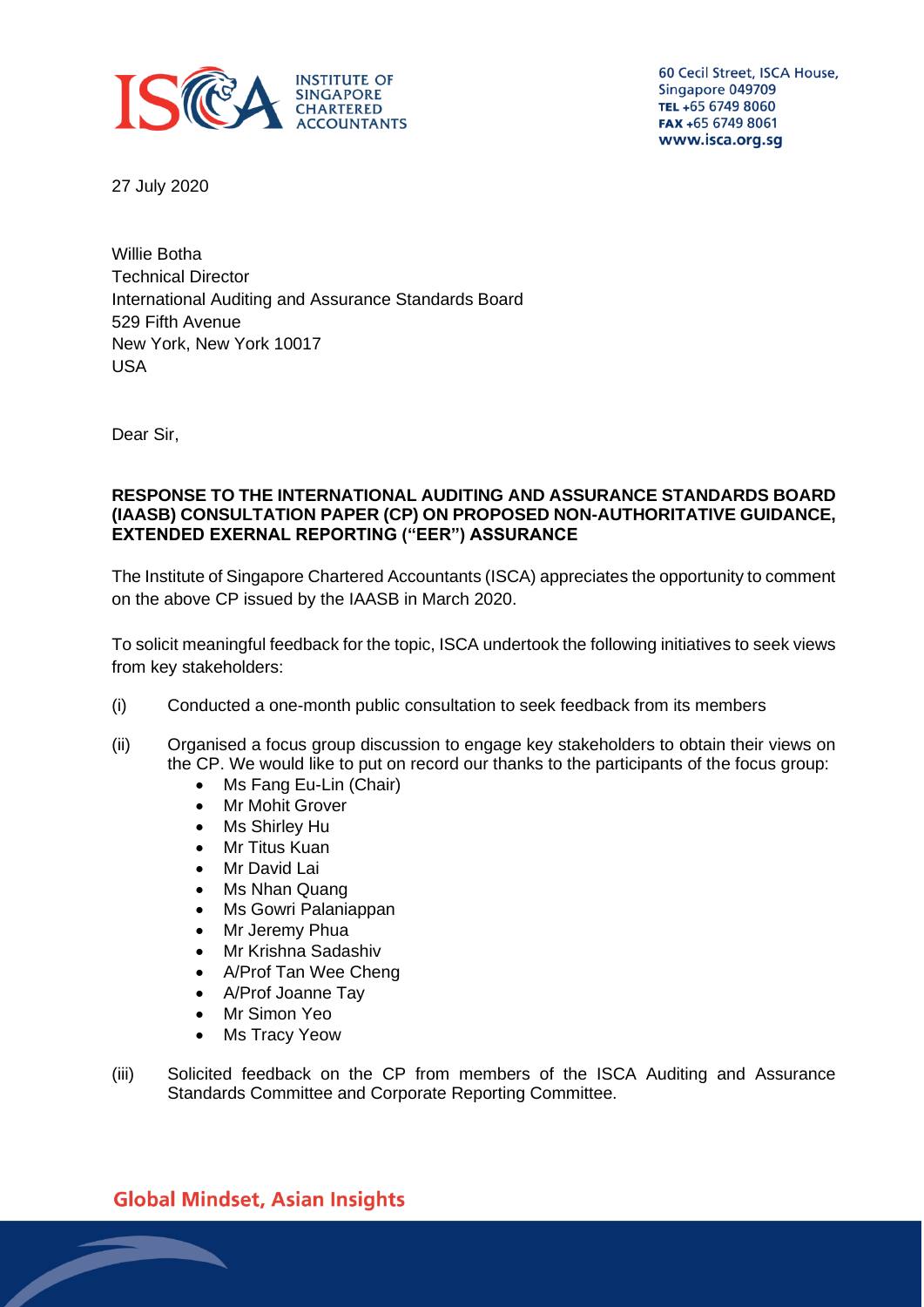Through the non-authoritative Guidance on EER Assurance ("Guidance"), the IAASB seeks to promote consistent high-quality application of ISAE 3000 (Revised) so as to:

- (a) Strengthen the influence of EER assurance engagements on the quality of EER reporting;
- (b) Enhance trust in the resulting assurance reports; and
- (c) Engender greater user confidence in the credibility of EER reports so that the reports can be trusted and relied upon by their intended users.

The Guidance aims to address key challenges for the application of ISAE 3000 (Revised) on EER assurance engagements identified in the IAASB's 2016 Discussion Paper titled *Supporting Credibility and Trust in Emerging Forms of External Reporting*.

We believe that the Guidance supports the above objectives and is timely as EER reporting becomes increasingly important to stakeholder decision-making.

In the local Singapore context, the Singapore Exchange (SGX) requirements on sustainability reporting for listed entities came into effect for accounting periods ended on or after 31 December 2017. To boost stakeholder confidence in the accuracy and completeness of the information disclosed, listed entities are encouraged, but not required, to undertake independent assurance, even if only on selected important aspects in their initial years. In 2019, the SGX and the Centre for Governance, Institutions & Organisations, NUS Business School, conducted a study on the latest sustainability reports published as at 31 December 2018. It was found that 14 out of 495 companies which produced sustainability reports had obtained external assurance, of which the ISAE 3000 (Revised) was the most utilised framework for assurance. By clarifying the requirements to practitioners, the Guidance could encourage the application of ISAE 3000 (Revised) in EER assurance, which may in turn lead to more sustainability reports being partially or wholly assured.

In addition to practitioners, we find that the Guidance is also potentially useful to directors and management for working towards getting their EER reports ready for assurance as their EER capabilities mature. This allows them to understand the requirements of EER assurance and this may provide a baseline understanding between the preparers and assurance providers on the application of ISAE 3000 (Revised) in the assurance of EER reports.

The Guidance provides useful recommendations and application materials but is very lengthy and challenging to read. We suggest the inclusion of a concise separate document to provide sufficient emphasis to the important points unique to EER assurance. This would highlight to users the key points to better navigate through the comprehensive content. Some of the key points that in our view should be more prominently presented include: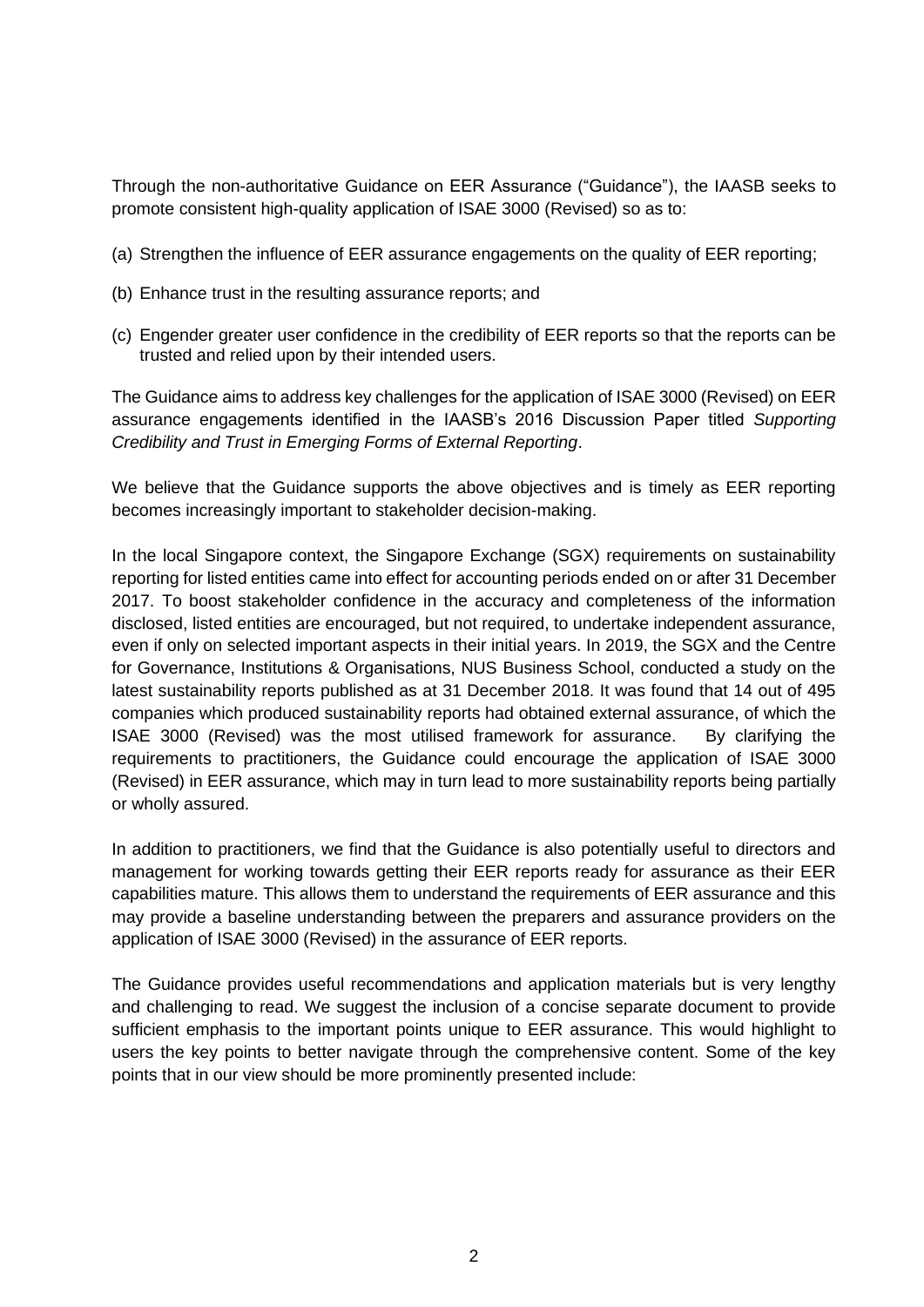1) Determining the Scope for Meaningful Assurance

In determining the scope for assurance, ISAE 3000 (Revised) allows the practitioner flexibility to agree on the scope of work with the entity. However, the practitioner needs to exercise professional judgement when assessing whether the scope of work and level of assurance are meaningful.

This is an important consideration for EER assurance, for instance it may not be meaningful to assure only the quantitative disclosures in EER reports when the qualitative information is more important for contextual understanding.

While the guidance cautions exercising professional judgement over this area under paragraph 72, we are concerned that this important message is not prominently presented in the Guidance.

It is worth noting that there may be practical challenges for a practitioner to assess the information needs and level of assurance required by the "intended" users, particularly given the limited avenue for interaction with such users. In this regard, further guidance with practical solutions may be helpful.

2) Obtaining Assurance over Qualitative EER Information

Qualitative information will almost certainly form the bulk of EER reports. Thus key recommendations to practitioners regarding assurance over such information should be highlighted in Chapter 11, over other details contained in that chapter.

In addition, this is an example of how important considerations could lose impact by being presented alongside other statements. Presentation/structure of the Guidance should be reexamined to highlight recommendations that are specific to the unique qualities of EER more prominently over the other more generic recommendations.

3) Communicating Effectively in the Assurance Report

Paragraphs 334 and 337(b) state that ISAE 3000 (Revised) does not require a standardised format for assurance reports and the EER assurance report should convey sufficiently clearly to intended users what information has been assured and what has not been. These messages should be highlighted as the intended users will need to know which parts of the EER report has been assured, especially the qualitative sections.

In this regard, we suggest that the Guidance further reinforces and underscores the importance of effective communication in the assurance report in the following two ways:

Firstly, caution must be given to the risk of being misleading in conveying what has been assured and what has not been in the assurance report, especially when it could be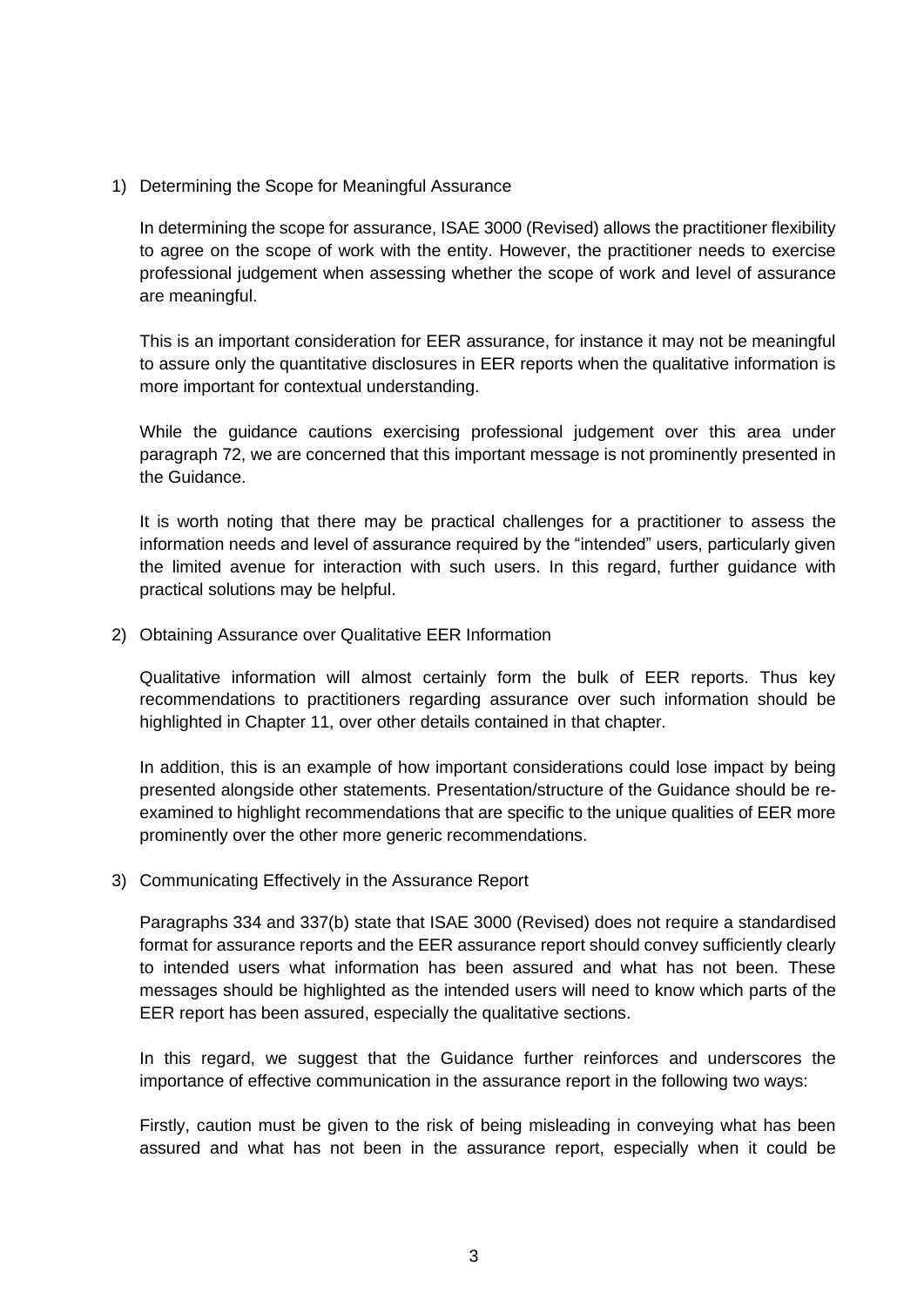challenging to describe clearly and precisely the extent of both in the EER context. Practical guidance and illustrative examples would be helpful to demonstrate the considerations in paragraphs 336 to 338 for effective communication in the assurance report, including whether it is relevant and complete.

Secondly, the Guidance could provide templates for assurance reports that would both illustrate the relevant principles and align meaningfully the assurance reports issued by different practitioners.

Below are our further comments on the Guidance:

## **Comments on Chapter 3:** *Determining Preconditions and Agreeing the Scope of the EER Assurance Engagement*

### *Practical challenges in determining preconditions*

Paragraph 107 suggests various possible approaches to determine whether preconditions for EER reporting are present, including carrying out a separate pre-acceptance engagement under paragraph 107(b).

In an ideal situation, conducting such a pre-acceptance engagement would help the practitioner make an assessment of the preconditions and report to management internally on their assessment of the entity's readiness to adopt EER reporting. This can be viewed as a "two-step engagement", where the purpose of the pre-audit is to help the entity put in place the necessary systems to support EER reporting.

While ideal, we would like to highlight several practical challenges of conducting such a preacceptance engagement, such as:

- Entity may not be willing to incur costs or expend resources on a pre-acceptance engagement;
- Entity may not be willing to share sufficient information for the practitioner to perform a robust assessment during such a pre-acceptance engagement;
- In a competitive market situation, the practitioner who insists on conducting a preacceptance could lose out to a competing practitioner who agrees to taking up an assurance engagement upfront as desired by the entity. Thus, the risk of non-application of a uniform standard of care in approaching the same prospective engagement by different practitioners;
- Independence concerns arise when the practitioner performing the pre-acceptance engagement would subsequently be the assurance provider; and
- This may induce selection bias as the entity may likely select an accounting firm that is familiar with their systems (for example, their existing financial statements auditor).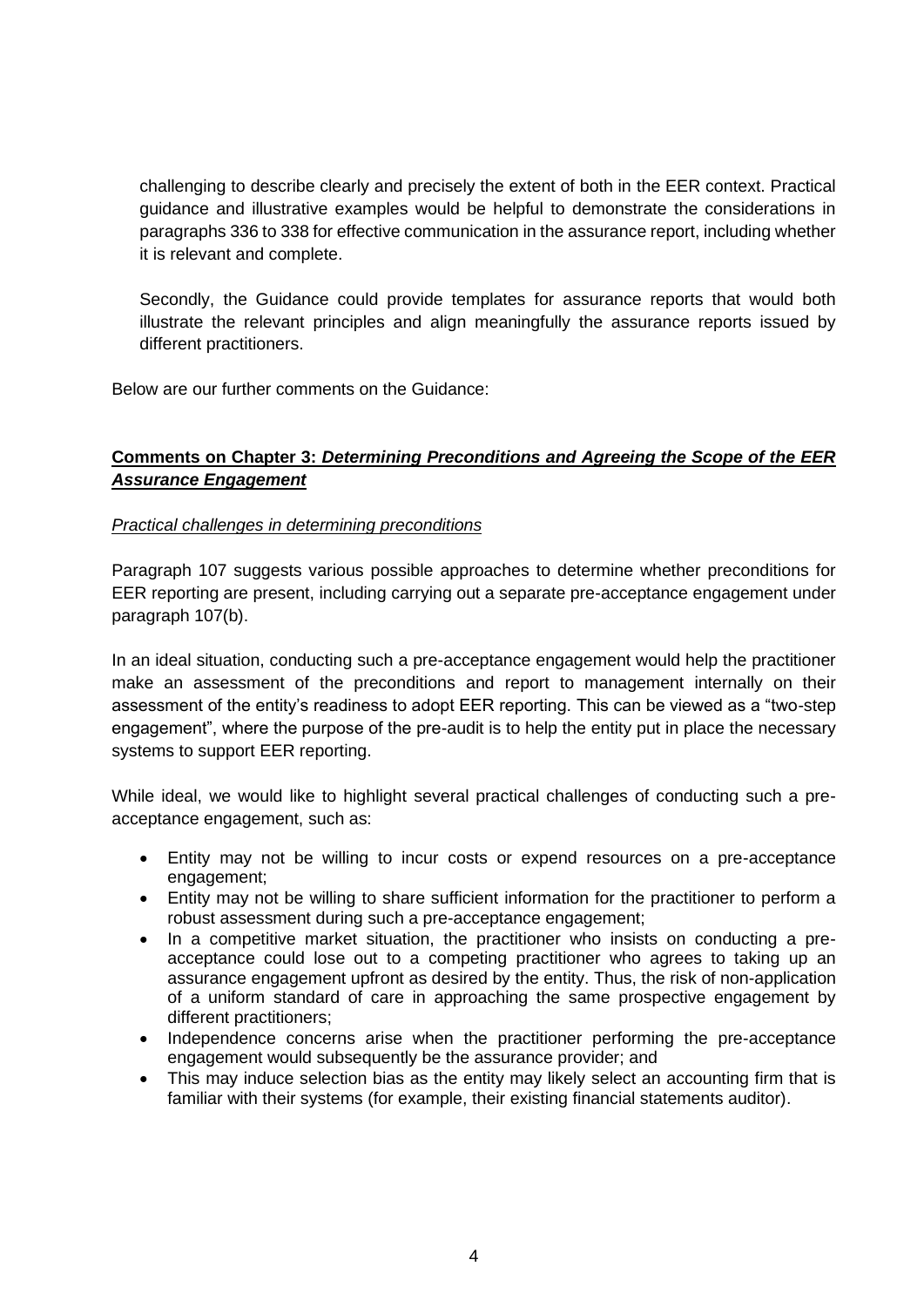Due to some of these practical challenges, such a pre-acceptance engagement is currently not performed in practice. A possible suggestion to help practitioners assess the preconditions is to develop a checklist for the entity to complete prior to engagement acceptance. Because the nature of EER reporting is such that underlying subject matter and subject matter information are entity-specific and possibly unique even among entities in the same sector, a template may not be able to capture all potential considerations. However, it may be a good starting point for preliminary assessment by practitioners.

### *Considering perimeter of subject matter information that varies cyclically*

Paragraph 94, read in context with the subsequent paragraphs, cautions practitioners that the entity may take into account cost considerations when deciding to establish a programme to systematically vary the perimeter of the subject matter information year on year. While the purpose of this paragraph is to highlight such possible risk, the way it is worded could lead to entities misinterpreting that it is a recommendation for them to establish this programme based on cost considerations instead of risk considerations.

# **Comments on Chapter 8:** *Obtaining Evidence*

### *Obtaining evidence commensurate to level of assurance*

We appreciate that, as mentioned in paragraph 15 of Appendix 2, the Guidance includes considerations for the practitioner on the differential requirements for limited and reasonable assurance, in response to comments received for Phase 1 of the CP.

Paragraph 15 of Appendix 2 also sets apart the question of "how much evidence is enough" as an area specially addressed. Notwithstanding that obtaining evidence requires the application of professional skepticism and professional judgment, Chapter 8 does not provide sufficient guidance on obtaining evidence with enough collective persuasiveness to reduce engagement risk as appropriate.

We understand that it is intended for Supplement B of the Guidance to provide examples of how much may be enough evidence in the different circumstances. Each example is identified either as a limited or reasonable assurance engagement. We would like to recommend the inclusion of an additional example on the differences in the extent of audit evidence required for both levels of assurance if each of these is to be performed on the same subject matter information. This will provide a clearer understanding of the application of ISAE 3000 (Revised) in EER via meaningful comparison.

We note that different requirements for both levels of assurances are not exclusive to the area of obtaining evidence. For example, the Guidance also highlights that the practitioner is required to obtain an understanding of internal controls over the subject matter information in a reasonable assurance engagement but not necessarily so in a limited assurance engagement. It will be useful to illustrate comprehensively in the suggested example, all different requirements in applying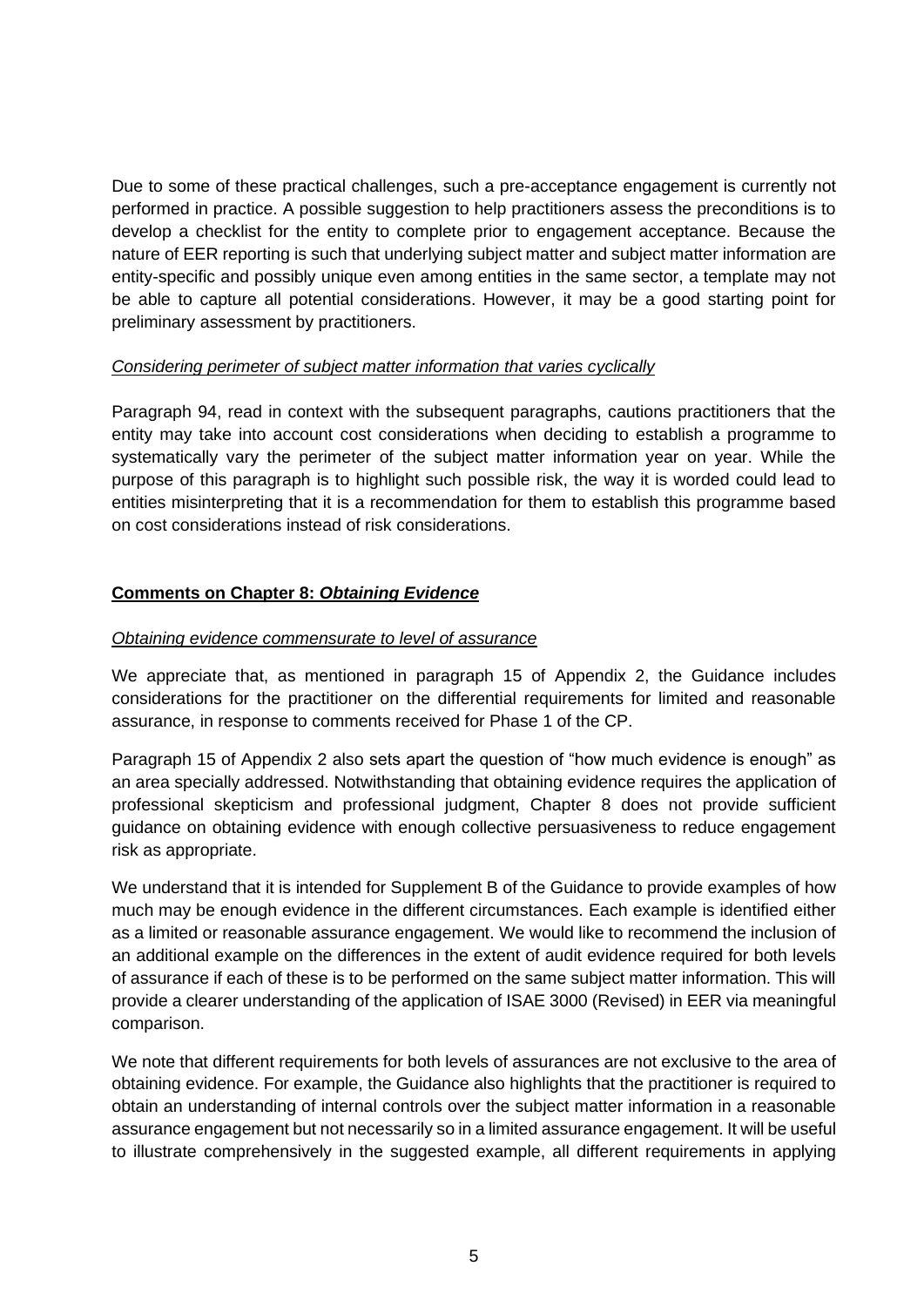ISAE 3000 (Revised) for limited and reasonable assurance engagements in every stage of an EER assurance engagement.

We also like to propose for this example to be made in the context of sustainability reporting as it is currently one of the most common types of EER. Examples could be drawn from occupational health and safety indicators or environmental indicators like effluents, emissions, etc.

### *Obtaining evidence from analytical reviews for limited assurance*

We would also like to highlight that analytical review is an important procedure for limited assurance. The Guidance should set out considerations when performing analytical reviews on EER assurance engagements, especially for subject matter information that is largely qualitative. There should also be clarification over whether analytical reviews should be performed on qualitative information and if yes, how to.

### **Chapter 11: Addressing Qualitative EER Information**

### *Practical challenges to identify subject matter information for assurance and communication*

Qualitative information has been noted in the Guidance to be inherently subjective (not directly observable and variable with the views of those reporting it).

The example in paragraph 385 further notes that subjective information could be vague, unsubstantiated and interpreted in different ways by different people. Because of these attributes, the example states that it is unlikely for subjective qualitative information to be identified by suitable criteria as subject matter information and hence such information will not be suitable for assurance. Assessment of qualitative targets and measurement of performance is also highly judgmental for both preparer and practitioner.

It is very unlikely for an EER report to comprise only information which has been assured. Preparers will likely include claims and quotes to make the EER report a more interesting read. In addition, the EER report will include images and visual enhancements (which also constitute "other information" according to paragraph 408) to make it more aesthetically pleasing. For the same reason, it is not realistic to expect preparers to clearly delineate "other information" in the EER report (as suggested in paragraph 390) just to meet assurance objectives.

These create a profound challenge for practitioners to identify subject matter information for assurance procedures and communication in the assurance report.

This challenge is partially mitigated by the guidance to convey in the assurance report what information has been assured and what has not been. Notwithstanding this, to provide more clarity over assuring qualitative information, it is crucial to provide more guidance to the practitioner on the issues of materiality thresholds and assessing the size and materiality of misstatements, with illustrative examples as appropriate. Using the existing guidance, it could be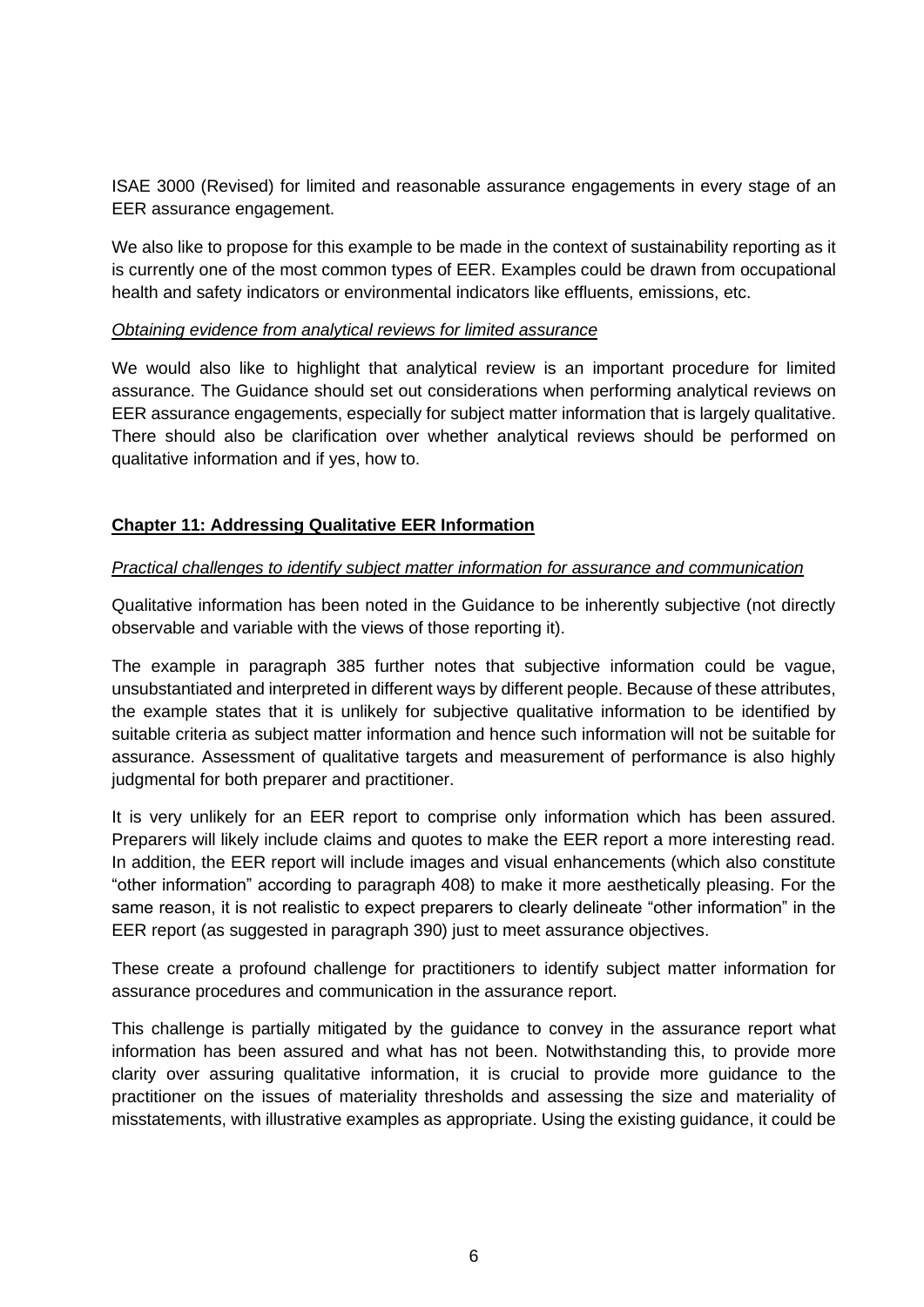especially challenging to assess if qualitative information contains misstatements that are individually material, given that qualitative information is not measurable and could be ambiguous.

### **Comments on structure and presentation**

### *Structure and flow*

The structure of the Guidance seems appropriate and logical, beginning from the fundamental issues of a proposed engagement (the competence and independence/objectivity of the practitioner; the scope of the engagement and proposed criteria) and following the familiar approach applied for financial statement audits.

However, at more than 150 pages, the Guidance is quite challenging to read. While we note that the Guidance has partitioned the conceptual material to Supplement A and the illustrative examples to Supplement B, it could be further broken up into separate statements. Using the scheme shown in Diagram 1, separate statements could be:

- EER Guidance 1001 Chapters 1, 2 and 3
- EER Guidance 2001 Chapters 4, 5 and 6
- EER Guidance 3001 Chapters 7, 8 and 9
- EER Guidance 4001 Chapter 10
- EER Guidance 5001 Chapters 11 and 12

This would make it simpler for practitioners to locate specific reference / guidance material for their circumstances. Training and application materials could also be more focused. As EER practice develops over the short to medium term, such separation could also facilitate future revisions, amendments and additions.

We note that every chapter of the Guidance now contains the sections "Matters addressed by the Guidance in this chapter" and "Circumstances in which the Guidance in this Chapter May be of Assistance to Practitioners", which are useful summaries of each chapter. To better present such information, we suggest presenting these two sections in bullet points within a shaded box to make the Guidance more readable and accessible. In addition, to build on our suggestion earlier in this letter, the important points of each chapter may be summarised and presented in this shaded box for emphasis.

Another comment is that sentences across the Guidance making references to Supplement B can be bolded to draw attention to the readers (for example, the last sentence of paragraph 395).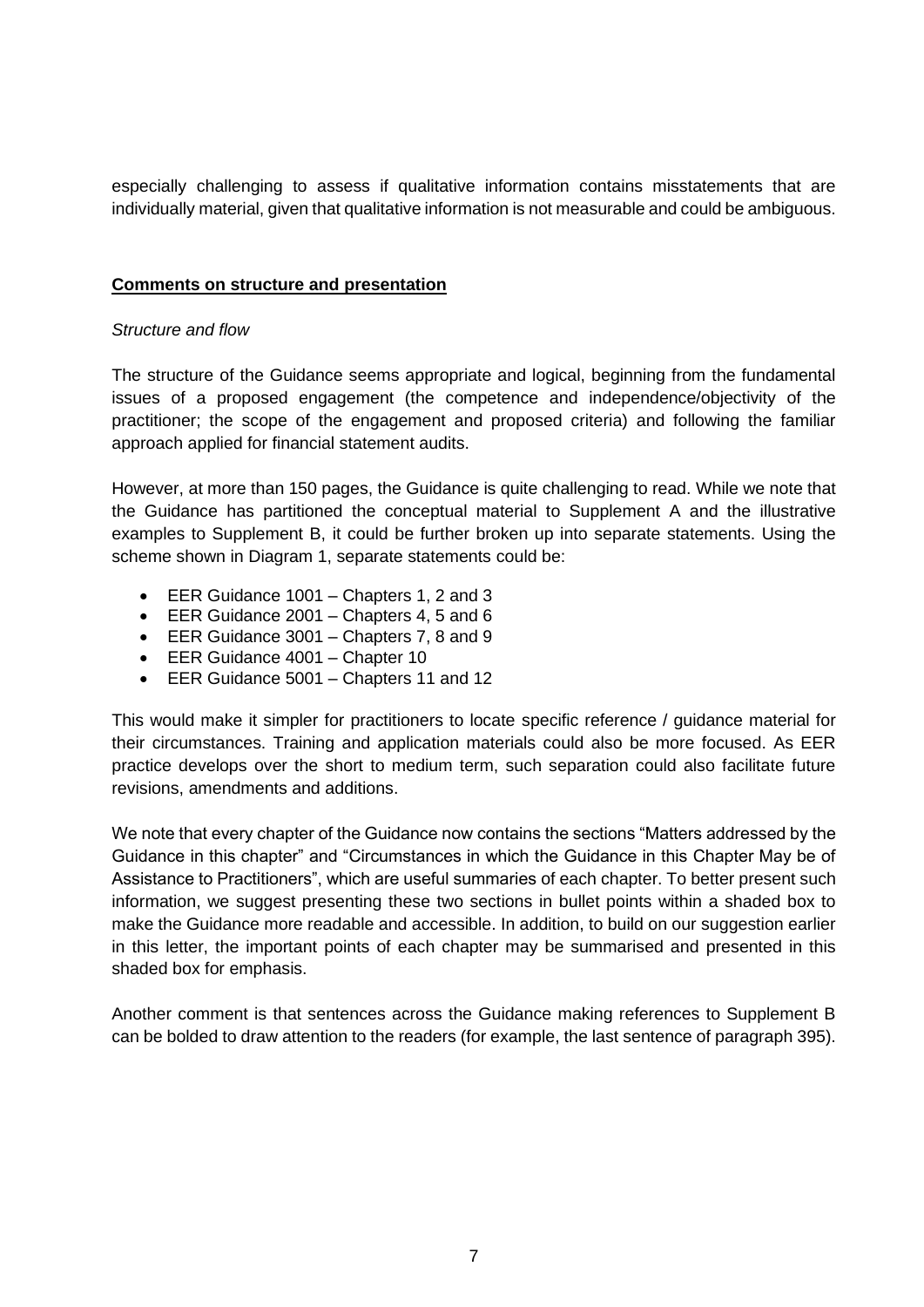## *Illustrations that are useful*

We found the following illustrations useful and aided in better understanding the Guidance:

- Diagram 1 (paragraph 20) is key to the whole Guidance, as it shows how the various chapters relate generally to ISAE 3000 (Revised) and to one another.
- Diagram 2 (paragraph 38) is useful because it combines the two dimensions required for effective assurance i.e. assurance competence and subject matter competence. The relationship is shown simply and clearly and reflects the reality that the assurance team will comprise some mix of staff with differing levels of competence across both dimensions. It would indicate which team members should work together, and how.
- Diagram 6 (paragraph 135) is very useful. Suitability of criteria is fundamental to an assurance engagement, and this diagram clarifies what is required during the acceptance stage, and what can be done later during the planning stage.

#### *Illustrations that could be improved*

However, the following illustrations could be improved:

- Diagram 4 (paragraphs 52 to 58) a suggestion is for the lower half of the diagram depicting "Impediments and other factors affecting exercise of professional skepticism" to be repositioned above and linked directly to "Awareness of impediments and other factors affecting exercise of professional skepticism".
- Diagram 7 (paragraph 195) depicts "monitoring" and "information system and communication" as layers, rather than as flows, in the system of internal control.

### *Supplement A*

We found the discussion of the Four Key Factors useful, particularly on the EER framework.

Since the Guidance is aimed at practitioners who are familiar with financial reporting, the simplified examples in paragraphs 13 and 20 could use elements of financial reporting as illustration to better enable practitioners to relate EER subject matter, criteria and information to what they already know and practice.

#### *Supplement B*

Apart from those already mentioned earlier in this letter, examples that could be useful include:

- Example of an entity that has collated a set of EER subject matter information using different recognised standards, which do not however represent any cohesive framework. This might be a plausible scenario as smaller entities ramp up their EER.
- Example of dealing with "mixed" levels of assurance in engagements (i.e. reasonable assurance for some elements of an EER report, and limited assurance for other elements).
- Examples on other types of EER, as the current examples are focused on "corporate sustainability reporting".